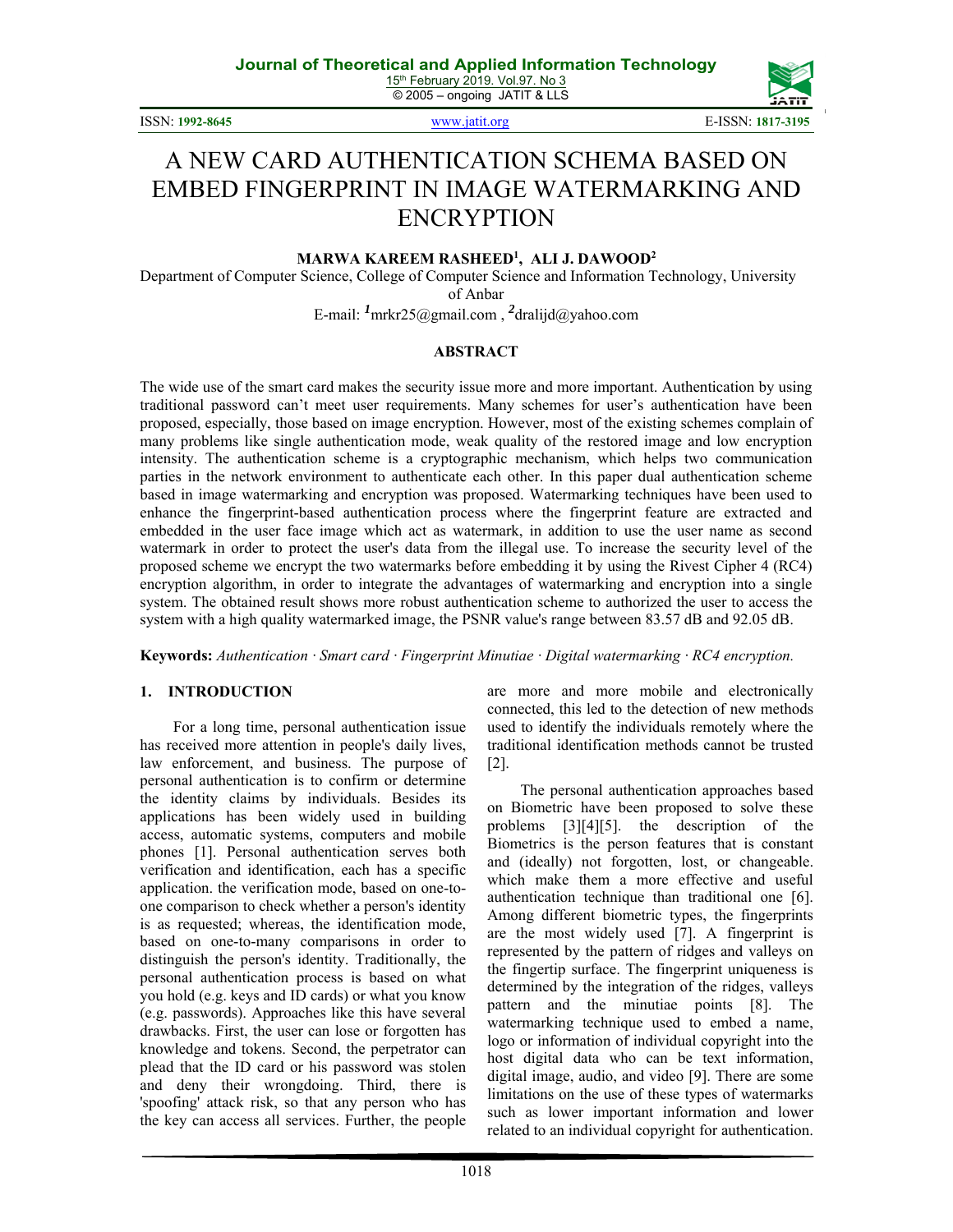15<sup>th</sup> February 2019. Vol.97. No 3 © 2005 – ongoing JATIT & LLS

|                 | .             | ,,,,,,            |
|-----------------|---------------|-------------------|
| ISSN: 1992-8645 | www.jatit.org | E-ISSN: 1817-3195 |

whereas these types of watermarks can be found easily, easy to reproduced and tamper. Recently, the researchers have been using individuals biometric features in watermarking technique in order to improve the copyright authentication process and provide protection to the conventional watermarking.

The encryption process precedes the digital watermarking process in order to give an extra layer of security. The biometric features are encrypted by using the RC4 encryption algorithm before embedding as a watermark in the image. This ensures that the biometric features cannot be interpreted or used even if is removed. Though combined encryption with watermarking is uncommon, implementing it in a correct way proves that it is an effective technique.

## **2. RELATED WORK**

In the fingerprint authentication systems, the Minutia is extracted from binary images and used as a feature to verify the legitimacy of the user. (Xinxin Peng1 et.al ) [11], they proposed a dual authentication scheme based on using digital watermarking techniques and fingerprint biometric modality. In this scheme, they hide the collected user's fingerprint image in the user's image data. After that, they applied the Discrete Cosine Transform DCT and the compression technology to the image encryption process. The results display that the scheme can resist the simulated attacks, and have low storage cost. However, we can see that the proposed scheme is robust somewhat and the Image quality is not good enough.

(Sani M. Abdullahi et.al ) [12]**,** the proposed scheme using 8-layers features enhancement algorithm in order to enhance the fingerprint image before using it. They use a semi-fragile watermarking technique to hide the fingerprint biometric data after enhanced into audio signals. It provides a secure system.

 (Wioletta Wojtowicz et.al) [13], proposed a new authentication scheme that protects the ownership of digital images based on use biometric watermarking approach. They try to integrating fingerprint and iris biometric images and create the biometric watermarks to embedding it in the cover image. The proposed algorithm submitting Independent Component Analysis (ICA) to the biometric watermarking field. In this method, the standard ICA approach used in order to make the embedding of two watermarks possible. The proposed method enables authenticating images, the quality of the resulted image can consider good.

(Mita Paunwala et.al) [14], the proposed biometric watermarking algorithm it aims to protection the biometric template. where they use two watermarks, the fingerprint features vector and iris features to embed in the cover image. Which transformed using DCT-based watermarking technique for embed watermarks in low-frequency Alternating Current (AC) coefficients of the selected  $8 \times 8$  DCT blocks. The results show that the proposed algorithm is robust against several signal processing and channel attacks. Hence, the performance of the biometric system does not damage even adopting template protection scheme.

(Malay Kishore Dutta et.al) [15], they propose a possible solution to the digital right management through generating a digital watermark from biometric features. Biometric-based watermarks have been done by using a Discrete Cosine Transform (DCT) based on image watermarking. The pattern of fingerprint biometric is used to generate the digital watermark and embedding it in the image by using DCT transform this technique used the middle-band DCT coefficients to encode a single bit into a DCT block. The results obtained for perceptual transparency and robustness against signal processing are encouraging.

(Mohammed et.al ) [16], proposed new fingerprint image watermarking approach using Dual-Tree Complex Wavelet Transform (DTCWT). This method expatiates further on the effect of the watermarking on fingerprint biometric features after the watermarks embedding process. where decompose Both the fingerprint and watermark images into real and imaginary parts. So this might lead to a major drawback on the system with the trade-offs issue between the robustness and security of the system even though the template was retrieved successfully without corrupting the minutiae.

# **3. PROPOSED METHOD**

The general structure of the proposed authentication scheme is shown in Figure 1. We proposed a dual authentication scheme based on image watermarking and encryption. The proposed system has two phases, registration phases and authentication (matching) phase. In the registration phases, the fingerprint features are extracted after enhanced the fingerprint image, the performance of a fingerprint features extraction and matching algorithm depends heavily upon the quality of the input fingerprint image. Several reasons may lie degrade the quality of the fingerprint image.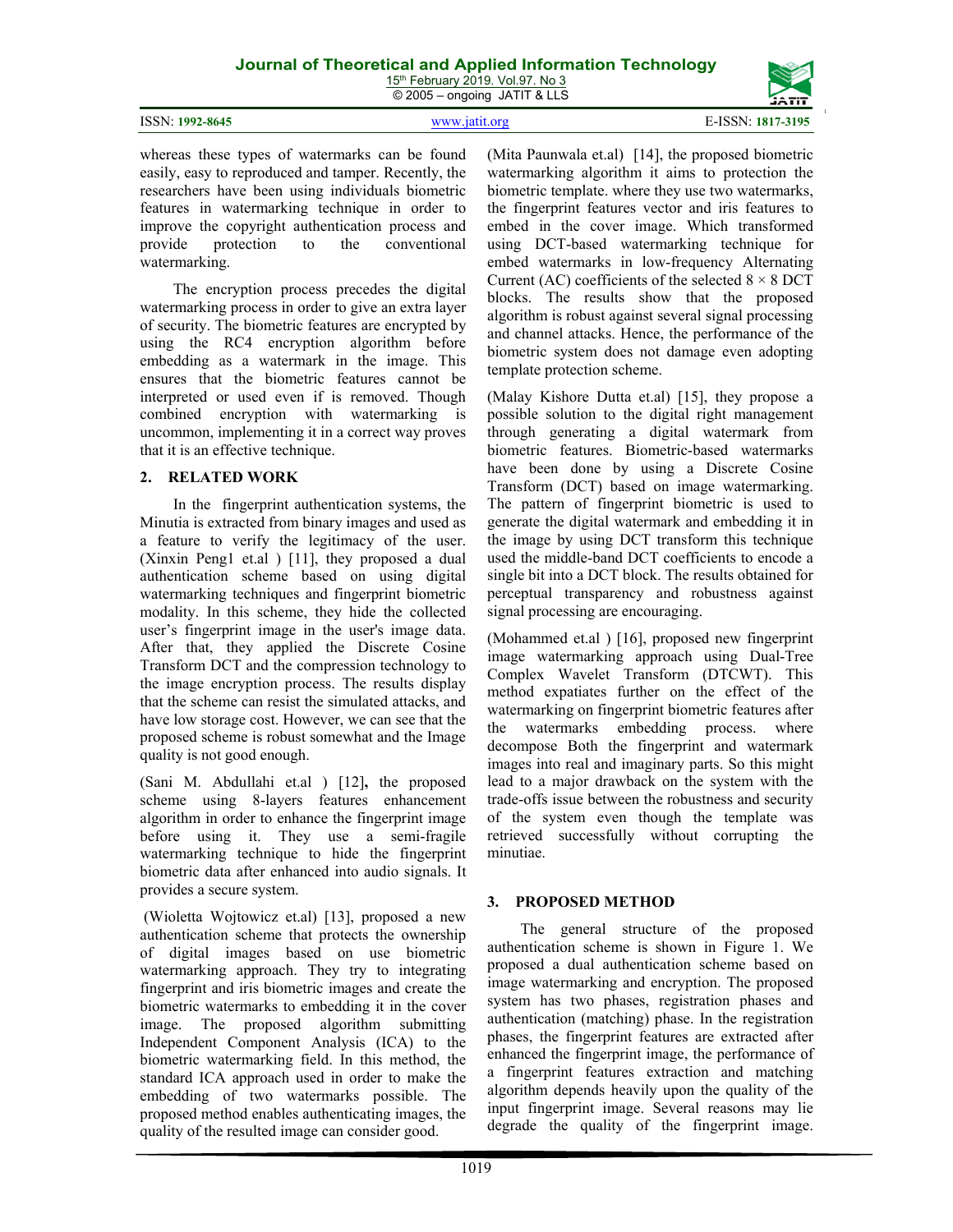15<sup>th</sup> February 2019. Vol.97. No 3 © 2005 – ongoing JATIT & LLS

| ISSN: 1992-8645 | www.jatit.org | E-ISSN: 1817-3195 |
|-----------------|---------------|-------------------|

Therefore, enhancement step are used for fingerprint image before extract it features. After extract, the fingerprint features it will encrypted by using the RC4 algorithm, in addition to the user name (second watermark). The two encrypted watermarks embedded in the host user image by using the DWT watermarking technique. Finally, the watermarked image stored in the database.

At authentication phases the fingerprint feature will be extracted from the user image by applying the watermark extraction process and decrypt the extracted watermark before execute the proposed matching algorithm between the extracted watermark (fingerprint feature) and the feature collected from the capture fingerprint of the user who want to ensure of his authorized.



*Figure 1. General Structure of the Proposed Authentication Scheme.*

#### **3.1. Dataset**

The dataset has been used in this study are consist of user face image of 100 person and their fingerprint image, two printing per user. The fingerprint image used is from the FVC 2004 set A.

#### **3.2. Registration Phase**

The responsibility of the enrollment module is to registering individuals in the system database (system DB). During the registration phase, the quality of the acquired fingerprint is checked. The checking of fingerprints quality is generally performed in order to ensure that the acquired fingerprint can be reliably processed during the successive stages. Thus facilitating the matching process. Figure 2 shows the steps of the registration phase of the proposed scheme, which is divided into the following steps:



*Figure 2. Flowchart of the Registration Phase of the Proposed scheme.*

#### **3.2.1 Enhancement of the Fingerprint Image**

Enhance the fingerprint image by using Short Time Fourier Transform STFT analysis process similar to that mentioned in [18]. The performance of a fingerprint feature extraction and matching algorithm implementation depends critically on the quality of the input fingerprint images. While the quality measure of a fingerprint image may not be objective, it almost corresponds to the visibility of the ridge structure in the fingerprint image, thus it is necessary to enhance a fingerprint image. Figure 3 show the image before and after the enhancement.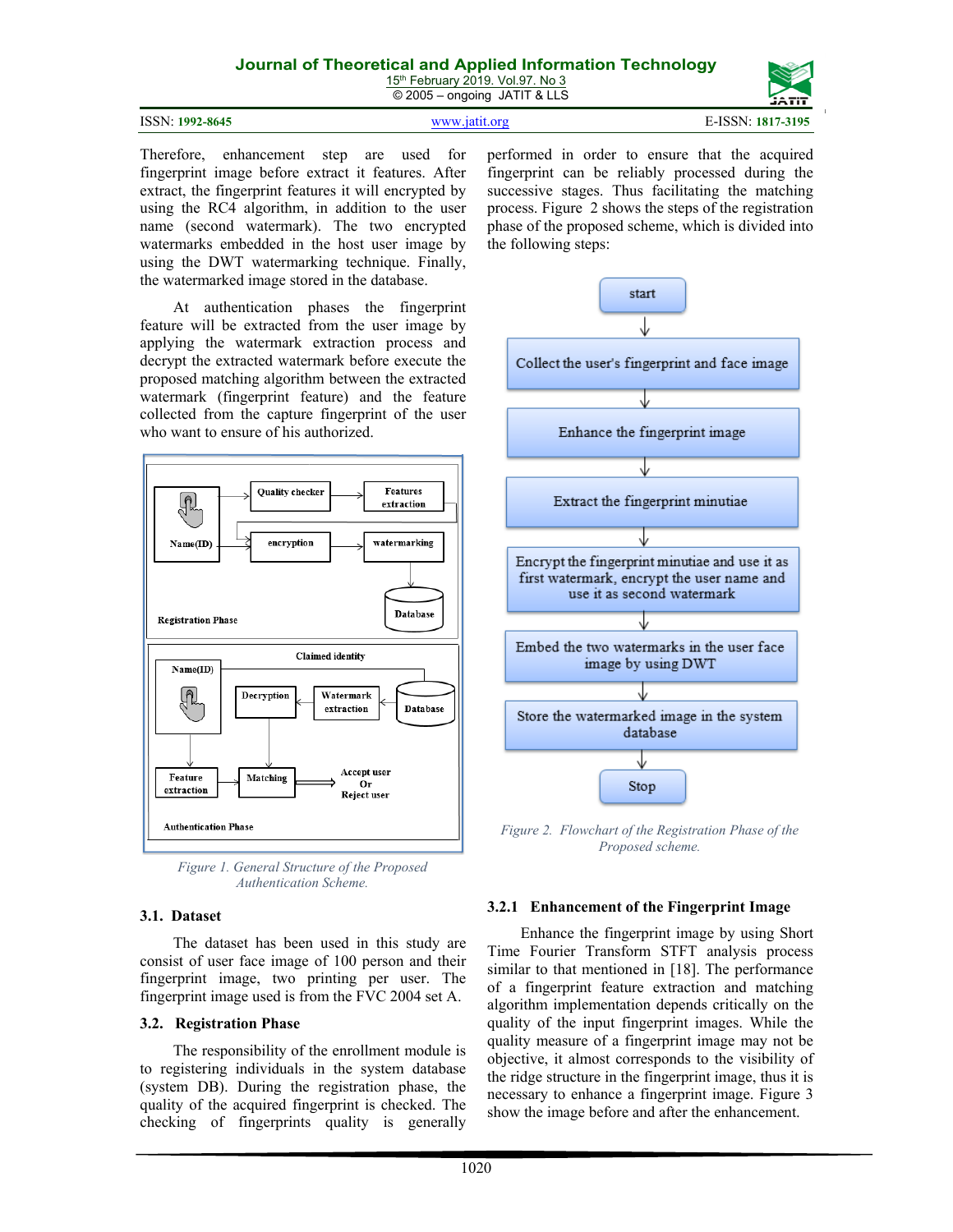15<sup>th</sup> February 2019. Vol.97. No 3 © 2005 – ongoing JATIT & LLS

#### ISSN: **1992-8645** www.jatit.org E-ISSN: **1817-3195**







*Figure 4. Binarization result of enhanced fingerprint image* 





b)

*Figure 3. a) Fingerprint image 2\_1 from DB, b) Enhanced version of fingerprint image 2\_1.* 

#### **3.2.2. Binarization**

Image binarization is the process of convert a grayscale image into a black and white image. The pixels value In a gray-scale image extends within the range [0,255]. While each pixel in binary images is allocated to be either black or white. The conversion process from gray-scale to binary is performed by applying thresholding the gray image. in applying a threshold to an image, the pixels values compared to a predefined threshold value. Where all pixel value lower than the threshold is set to zero else it set to one. In the end, all pixel's values become either zero or one, and consequently, a binary image is produced. Figure 4 show the image binarization process.

#### **3.2.3. Thinning**

After binarization, another major preprocessing technique applied on the image is thinning, in the ridge thinning the redundant pixels of ridges is eliminate until the ridges become just one pixel wide. An iterative, parallel thinning algorithm use. In each scan of the fingerprint image, the algorithm will marks down redundant pixels in every small image window (3x3). After several scans, all those marked pixels are removed. Then the thinned ridge map is filtered by using other Morphological operations in order to remove some H breaks, spikes, and isolated points. In this step, any single points in a ridge are eliminated and considered noise processing. Figure 5 shows the result of the thinning process.



*Figure 5. Thinning Process Result.* 

#### **3.2.4 Get Core Point of the Enhanced Fingerprint**

The first step in the actually minutiae extraction process is to get a core point of the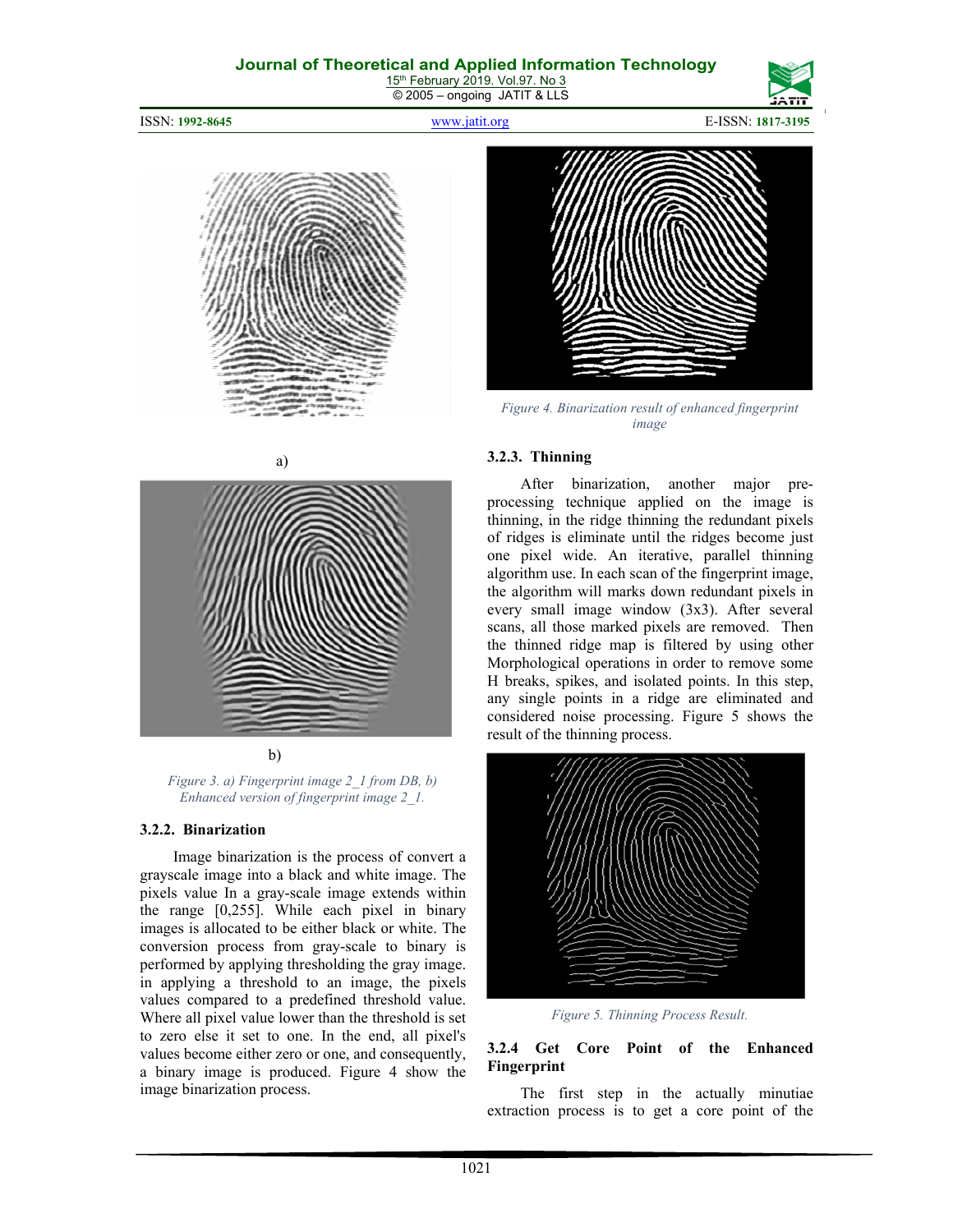|                 | __            |                   | ----- |
|-----------------|---------------|-------------------|-------|
| ISSN: 1992-8645 | www.jatit.org | E-ISSN: 1817-3195 |       |

fingerprint. The idea of determining the core point is taken from [19] , which is described as follows:

The definition of core point is "the point of the maximum curvature on the convex ridge [20]" which is generally located in the central of the fingerprint area. The reliable detection of the core point location can be accomplished through the maximum curvature detecting using complex filtering methods.

The complex filters are applied to the ridge orientation image which generated from the original fingerprint image. The reliable detection of the core point with the complex filtering methods summarized as below:

Firstly, For each overlapping block in fingerprint image; generate a ridge orientation image with the same method in STFT analysis. Now using the result orientation image and apply the corresponding complex filter equation 1.

$$
h = (x + iy)^m g(x, y) \tag{1}
$$

centered at the pixel orientation in orientation image, where m is the order of the complex filter and  $g(x, y)$  is the Gaussian window equation 2;

$$
g(x,y) = \exp\left\{-\left(\frac{x^2 + y^2}{2\sigma^2}\right)\right\}
$$
 (2)

when  $m = 1$ , the filter response can be obtained by a convolution,  $h * o(x, y) = g(y) * ((xg(x))^{t} *$  $o(x, y) + ig(x)^t * ((yg(y) * o(x, y)))$ 

Where O  $(x, y)$  is the pixel orientation image. Finally, the filtered blocks composed to reconstruct the filtered image.

In the filtered image the maximum response of the complex filter can be considered as the core point. Since there is only one output, this output point is taken as the (core point).

## **3.2.5. Minutiae Extraction**

Once the binary image has been obtained, a simple scan of fingerprint image allows to discover the pixels corresponding to minutiae. The minutiae (ridge endings and bifurcations ) are extracted by using a 3x3 window scanning of each ridge pixel in the image. The Crossing Number CN value of a pixel p is then calculated, which is defined as half the sum of the differences between pairs of adjacent pixels in the eight-neighborhood of p:

$$
cn(p) = 1/2 \sum_{i=1}^{8} |p_{imoda} - p_{i-1}| \tag{3}
$$

where p1, p2, ...p8 are the ordered sequence pixels

defining the eight neighborhood pixels of p, and val  $(p) \in \{0, 1\}$  is the pixel value. It is simple to note Figure 6 that a pixel p with val  $(p) = 1$ :

Using the properties of the CN, the ridge pixel can then be classified as a ridge ending, bifurcation.

- When  $cn(p) = 1$  its mean a ridge ending minutia.
- When  $cn(p) = 2$  is an intermediate ridge point.
- When  $cn(p) = 3$  its mean a bifurcation minutia.

• When  $cn(p) \ge 3$  defines a more complex minutia (e.g., crossover).



*Figure 6. a) Intra-Ridge Pixel; b) Ridge Ending Minutia; c) Bifurcation Minutia.*

Hence, for each fingerprint minutia we have three information: x and y coordinates of the minutiae location, and type of the minutia (type1 if it is a ridge end (termination), type2 if it is a bifurcation). The result of this minutiae extraction stage is shown in Figure 7 where the termination minutiae represented by circles, the bifurcation minutiae represent by diamonds, and the core point of the fingerprint by an asterisk.



*Figure 7. Core Point (Asterisk), Terminations (Circles) and Bifurcations (Diamonds).* 

## **3.2.6. Construct The Minutiae Array**

The proposed system using array of minutiae contain just the number of minutiae of type1 or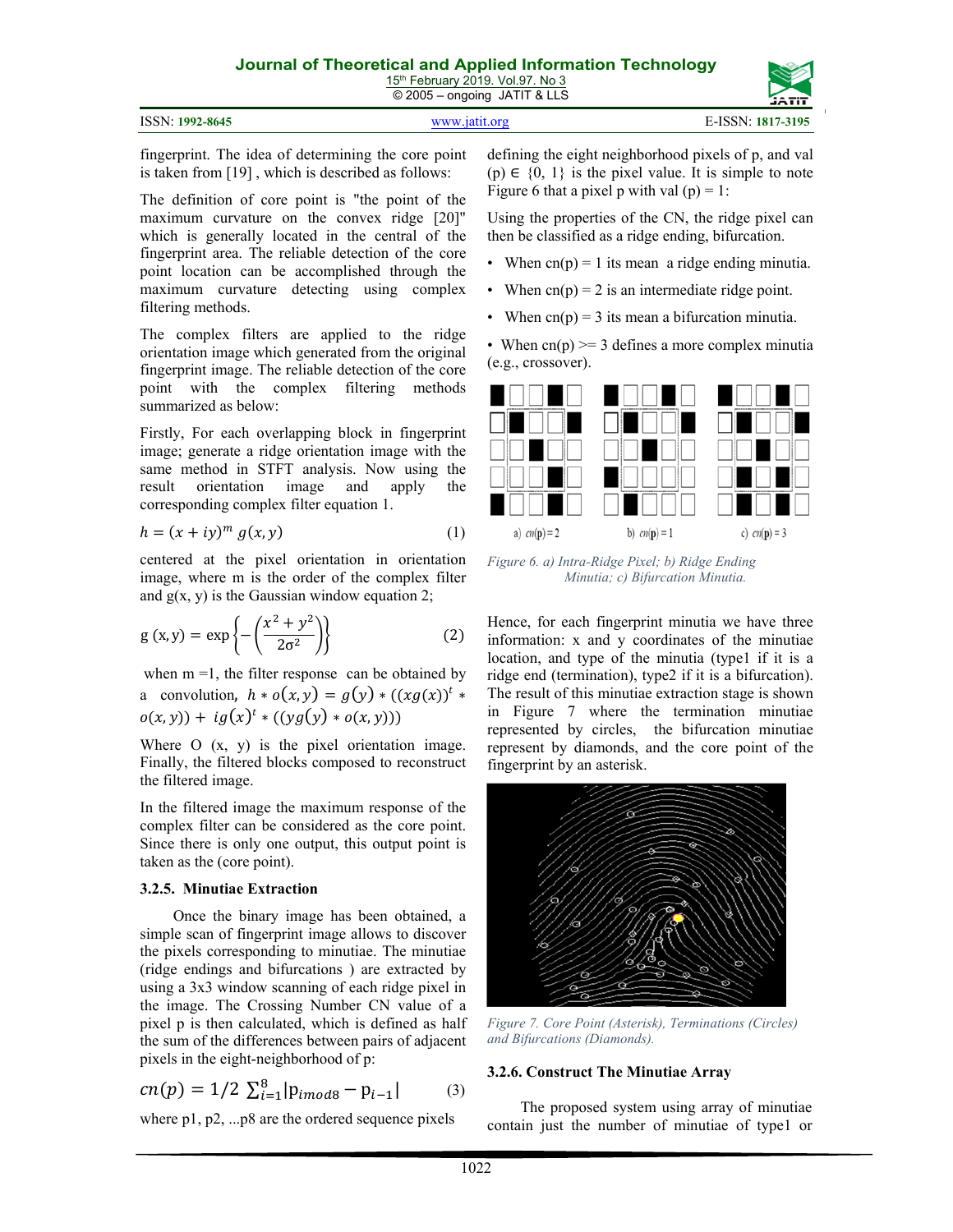|                 | _____         | -----             |
|-----------------|---------------|-------------------|
| ISSN: 1992-8645 | www.iatit.org | E-ISSN: 1817-3195 |

type2 in each constructed track around the core point of the fingerprint. This method gives better results to the system because using smaller size minutiae as watermark gives better results in terms of storage and non-distortion of the image.

After get all minutiae locations with their types, calculate the distances between all the extracted minutiae and the core point of the fingerprint, By using Euclidean distances: the Euclidean distance between the core and that minutiae as equation 4:

$$
\sqrt{(x - x_c)^2 + (y - y_c)^2}
$$
 (4)

Where the core point located at (xc, yc) and a minutia located at (x, y). Now, construct tracks with wide of  $10^*$ n pixels (where n=1...max distance /10) until all minutiae are spent, the center of that tracks is the core point, the width of track is chosen to be 10 depending on the average distance (in pixels) between two successive ridges is 10 pixels.

Now, construct the minutiae array, this array contains pairs of an element, the number of pairs equal to the number of constructed track around the core point of the fingerprint. Record the minutiae information of the first track in the first pair of the array, where the number of minutiae of type1 found in the first track represents the first element in the pair and number of minutiae of type2 as the second element. Repeat the recording process for the remaining tracks until all tracks of the fingerprint are processed. An example of minutiae array of fingerprint 2-1 from FVC2004 DB1 is:

Minuarray={ $\{1,0\},\{1,1\},\{1,2\},\{0,0\},\{1,1\},\{2,3\},\{$ 2,1},{1,1},{3,2},{1,1},{2,1},{3,2},{1,0},{1,1},{1,2  $\{0,1\},\{0,0\},\{1,0\},\{1,0\},\{0,0\},\{0,0\},\{1,0\},\{1,4\},\{1,4\}$ 0,1}}

## **3.2.7. Encryption with RC4**

To encrypt the minutiae data it's converted into a bit stream and encrypted by using RC4 algorithm. The concept of RC4 is to permute the elements by swapping them to achieve the higher randomness. RC4 algorithm enjoys different lengths of key which are between (0-255) bytes to start the 256 bytes in the first state array (State [0] to State [255]) [17]. The steps of encryption by RC4:

- 1. Get the minutiae data after convert it to stream of bit and secret key to use them for encryption.
- 2. Create two arrays.
- 3. Fill the first array with the numbers from 0 to 255.
- 4. Put the selected key in the other array.
- 5. The first array is permutation based on the second array (key array).
- 6. First array is permutation through itself in order to produce the final key.
- 7. Now, The last key stream is XOR-ed with the stream of bit of minutiae data to get the encrypted first watermark.

The same steps is followed to encrypted the (user name) and get the second encrypted watermark.

#### **3.2.8. Host Color Image Composition Stage**

The host color image that contains three-color components is decomposed into its components before using it to embed the watermarks. After separate the three-color components into three isolated color channels (Red, Green, Blue) we will use the blue channel components for watermark embedding and extraction process. Because, "the sensors in the human eye are called as cones which are responsible for color vision. The cones could be separated into three major sensing categories as red, green and blue. Nearly 65% of the cones are sensitive to red color, 33% are sensitive to green color and just 2% are sensitive to blue color [21]".

#### **3.2.9. The Proposed Watermarking Method**

The digital watermark technique used to hidden the two encrypted watermarks (fingerprint minutiae and user name) in the user face image to verify identifications and protect the personal data from loss. There are many digital watermarking schemas are developed in this way. In general, due to several advantages of the transform domain, Discrete Wavelet Transform (DWT) has been used to produce watermarked image with the best visual quality. In the scheme we use 4 level Discrete Wavelet Transform to hidden the two watermarks.

The four level DWT synthesis can be illustrated by figure 8. The 2D-DWT two dimensional DWT) of an image yields LL, HL, LH and HH coefficients, these are the first level DWT coefficients. To calculate the second level DWT coefficients, the LL coefficients of the first level is used as the input. The second level DWT coefficients obtained are LL2, HL2, LH2 and HH2. For the third level DWT the LL2 is used as input to obtained the coefficients LL3, HL3, LH3 and HH3.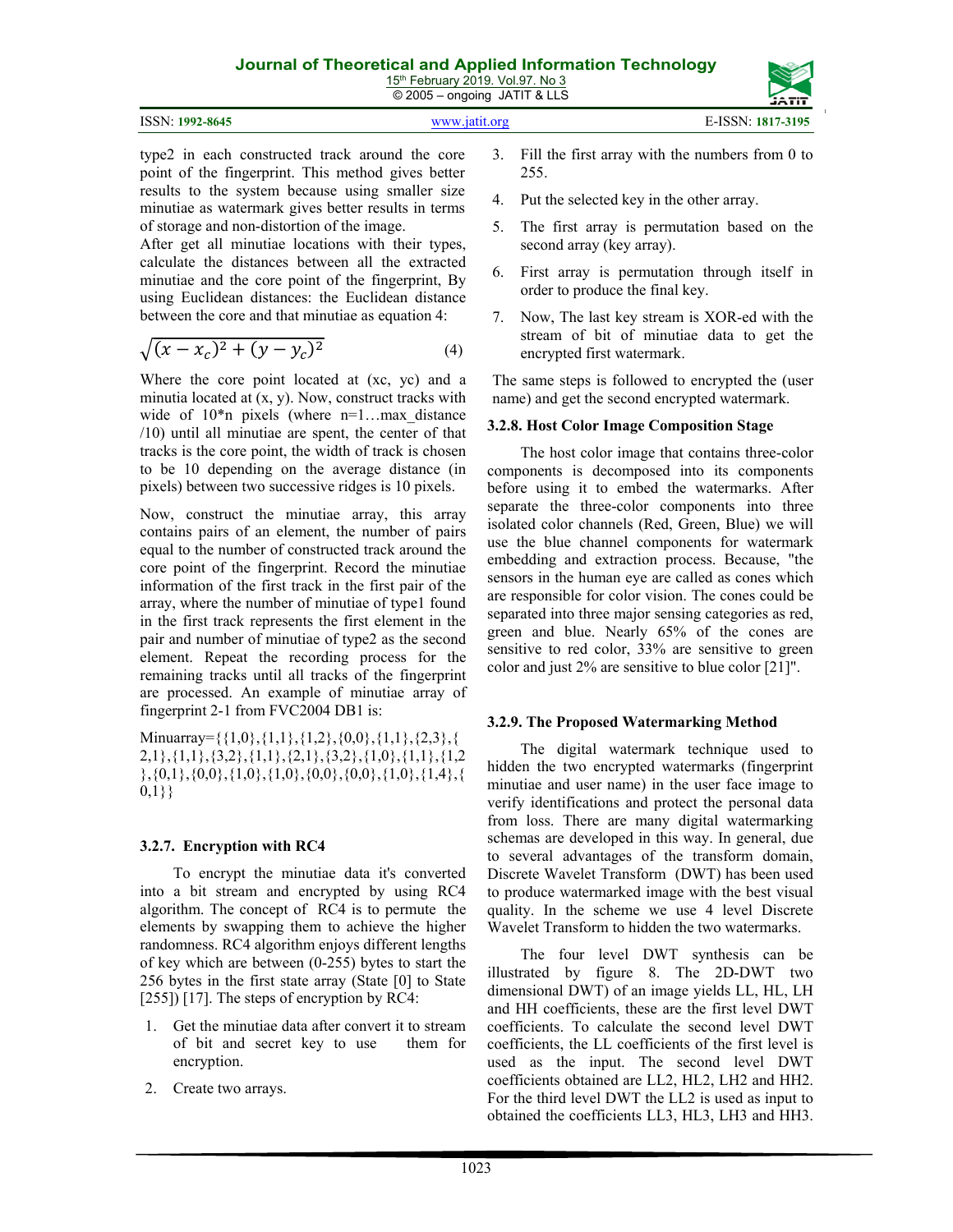

1024

The watermarked host image is reconstructed using the same Haar wavelet filters and inverse DWT (IDWT) of the new level - 4 coefficients (LL4) and level - 3 LL coefficients (LL3), level - 2 LL coefficients (LL2), and level - 1 LL coefficients (LL) as follows:

The new LL3 coefficients are calculated by IDWT of new level - 4 coefficients and HL4, LH4, HH4 as in equation (6).

 $L3new = IDWT$  ( $LL4new$ ,  $HL4$ ,  $LH4$ ,  $HH4$ ) (6)

The new LL2 coefficients are calculated by IDWT of new level - 3 coefficients calculated in the previous step and HL3, LH3, HH3 as in equation (7).

 $LL2new = IDWT (LL3new, HL3, LH3, HH3)$ (7)

The new LL coefficients are calculated by IDWT of new level - 2 coefficients calculated in the previous step and HL2, LH2, HH2 as in equation (8).

 $LLnew = IDWT (LL2new, HL2, LH2, HH2)$ (8)

The watermarked shared image is reconstructed by IDWT of new level - 1 LL coefficients calculated in the previous step and HL, LH, HH as in equation (9).

Watermarked image = IDWT ( LLnew, HL, LH, HH) (9)

Finally, reconstruct the colored image by integrate the component of the colored host image and construct the watermarked image.

## **3.3. Authentication Phase**

For authenticate the user, verification phase should be applied on the user's fingerprint. Figure 9 shows the steps of the verification phase of the proposed matching algorithm, which is divided into the following steps:

- 1. Capture the fingerprint of the user to be verified.
- 2. Apply the steps of enhancement and feature extraction on the fingerprint under test to obtain its minutiae array.
- 3. Extract the watermarks to get the corresponding minutiae array.
- 4. Apply the matching algorithm between that extracted minutiae and the minutiae of the

Finally, the LL3 is used to calculate the fourth level coefficients LL4, HL4, LH4 and HH4.

| <b>LL</b> HL<br>LH HH | HL |    |                         |
|-----------------------|----|----|-------------------------|
| LH                    | HH | H  | HL.                     |
| LH                    |    | HH |                         |
| LH                    |    |    | <b>CONTRACTOR</b><br>HH |

*Figure 8. : Four Level DWT Decomposition.*

The host image in the proposed method will be the face of the user, while the two watermark will be the minutiae array of the fingerprint and the user name. The 4– level DWT watermarking process consists of two stages, embedding and extraction as described below.

# **3.2.9.1 Watermarking Embedding**

First The original color digital image (user face image) is decomposed into three color components of O(Red), O(Green) and O(Blue) respectively, resulting in three color components we use the blue components to embed the watermark, Due to lower sensitivity of human eyes to blue light, it is recommended to embed watermark in blue component.

 Determine the host image pixels to start embedding the watermark by using the key (K), To avoid embedding in the white background of personal user's image, we selected the key by testing all the personal user images in the dataset and found that the selected positions are occupied by the person's body at all time with result of 100%.

Now, the watermark bit of the first watermark ( fingerprint minutiae) is multiplied by a factor  $(\alpha)$ and then multiplied it by the level - 4 host image approximate coefficients (LL4) to form the new level - 4 coefficients (LL4) of the host image. The process is as in equation (5).

$$
LL4new = LL4 * (1 + 0.001 * W1)
$$
 (5)

After finishing the first watermark, embedding the second watermark (user name) by using the same process of embed the first watermark in equation (5).

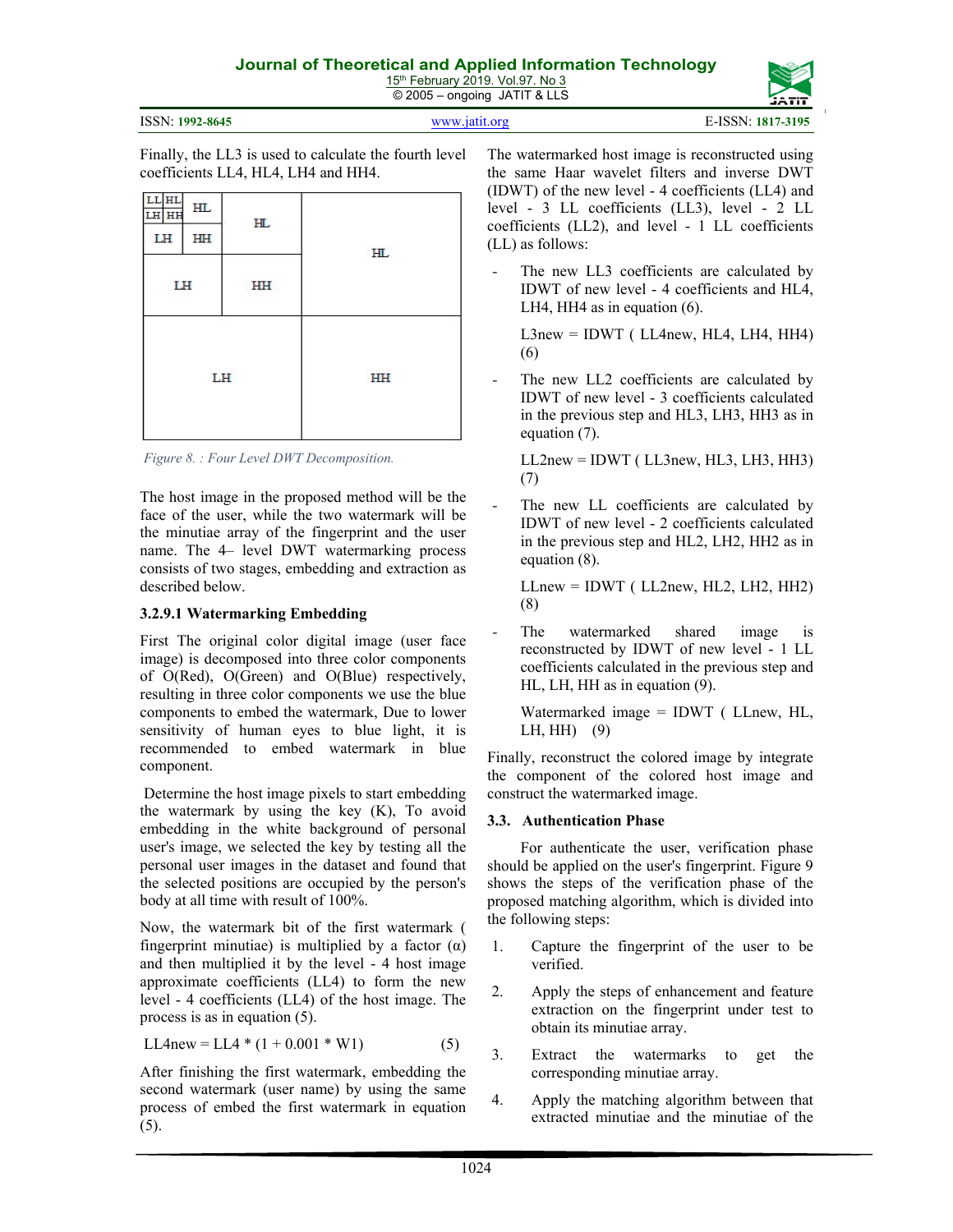ISSN: **1992-8645** www.jatit.org E-ISSN: **1817-3195**

corresponding claimed fingerprint, and then accept user or reject him.



 *Figure 9. The Steps of the Authentication Phase.*

## **3.3.1. Watermarks Extraction**

Now, get the corresponding minutiae array by extract the watermark from the user face image. First, The watermarked color image is decomposed into three color components of O(Red), O(Green) and O(Blue) respectively, resulting in three color components we select the blue components that has been imbedded the watermarks inside and transformed it to four level 2D-DWT and LL4 is chosen.

 determine the watermark location by using the same key (K) used in the imbedding stage, and start extracting the first watermark by using the equation (10).

$$
W1 = (LL4 - LL4 new)/(0.001 * LL4 new)
$$
 (10)

After finishing the extract of the first watermark (encrypted minutiae), extract the second watermark (encrypted user name) by using the same process of extracting the first watermark in equation (10).

## **3.3.2 Decryption using RC4**

The result of the watermark extraction is encrypted watermark (minutiae data). To decrypt the minutiae data, the same secret key as during the encryption phase is used. Then XOR keystream with the extracted encrypted first watermark to generate the original first watermark (minutiae array). In addition, XOR keystream with the extracted encrypted second watermark to generate the original second watermark (user name).

Logic is simple ( $A$  xor B) xor  $B = A$ 

#### **3.3.3. The proposed matching algorithm**

After extract and decrypt the watermarks we obtained the minutiae array from the first watermark. Appling the proposed matching algorithm between the extracted minutiae array and another one that calculated from the claimed fingerprint, the first step in the matching algorithm is to calculate the absolute differences between that extracted minutiae array and its noise version on the assumption that the minutiae may have been get some noise, and between that extracted minutiae array and the minutia array of the corresponding claimed fingerprint now we have two absolute differences.

Because the sizes of minutiae array (number of pairs) are not equal, so the minimum size of the tracks (number of pairs) must be determined in order to able to perform the absolute differences on the same size for different array. The minimum number of tracks found by experiment is 14. So, just the first 14 pairs (tracks) in each minutiae array will be considered in the calculation of the absolute differences, and then calculate the summation of the absolute differences of each type for the two absolute difference array.

The second step is to get the geometric mean (g1) of the summation of the type1 and the geometric mean  $(g2)$  of the summations of the type2.

The geometric mean, in mathematics, is an average or type of mean, which specifies the typical value or central tendency of a set of numbers. It is similar to the arithmetic mean, except that the numbers will be multiplied and then the nth root (where n is the count of numbers in the set) of the resulting output is taken.

$$
g1 = \sqrt[2]{511 * 512} \tag{11}
$$

$$
g2 = \sqrt[2]{521 * 522} \tag{12}
$$

Where S11 is the absolute difference summation of the type1 in the first absolute difference array, and S12 is the absolute difference summation of the type1 in the second absolute difference array. The S21, S22 is the absolute difference summation of the type2 in the first absolute difference array, and the absolute difference summation of the type2 in the second absolute difference array respectively.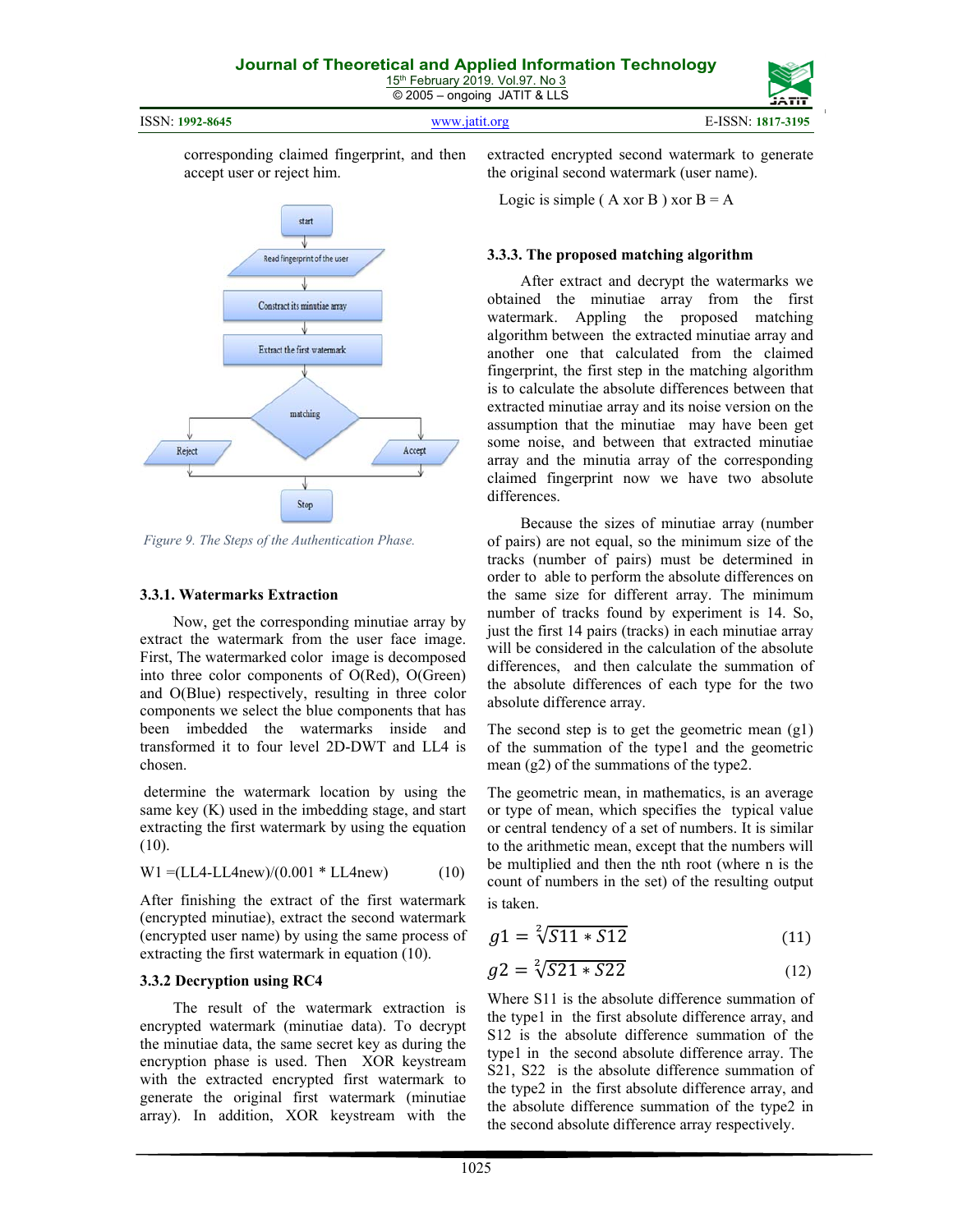| 15th February 2019, Vol.97, No 3   |
|------------------------------------|
| $\circ$ 2005 – ongoing JATIT & LLS |

|                 | . .           | ,,,,,,            |
|-----------------|---------------|-------------------|
| ISSN: 1992-8645 | www.19t1t.org | E-ISSN: 1817-3195 |

Then check the values of g1 and g2 with the threshold value:

If  $g1 \leq threshold1$  and  $g2 \leq threshold2$ then the user is authentic and accept him

Else The user is fraud and reject him

The threshold values obtained through experiments on the database used and which give desired results are the threshold1=16, and threshold2=12.

#### **4. RESULTS**

The results of the proposed system is calculated for two parts: the performance of a watermarking method and the performance of the biometric authentication system. The evaluation metrics are different for each part. The implemented results of the two parts are presented in terms of running time and errors.

Some evaluating metrics are required to compute in order to determine the quality of the proposed digital watermarking techniques, which compares the watermarked face image with the original one. such as Mean-Squared Error (MSE) equation 13, the Peak Signal-to-Noise Ratio (PSNR) equation 14, the Structural Similarity Index Measure (SSIM) equation 15, and the Normalized Correlation (NC) equation 16 are presented to determine the quality of the watermarking method.

$$
MSE = \frac{1}{M*N} \sum_{i=1}^{M} \sum_{j=1}^{N} [I(i,j) - I^*(i,j)]^2
$$
\n(13)

where M and N are the size of the image.  $I(i, j)$  is the value of the pixel located at  $(i, j)$  position in the original image and  $I^*(i, j)$  is the corresponding pixel in the watermarked image

$$
PSNR = 10 * \log 10 \left[ \frac{MAX^2}{MSE} \right] \tag{14}
$$

Where MAX is the maximum pixel value of the image, MSE is the Mean Square Error between the original image and the watermarked image.

The PSNR values are measured in decibel scale (dB). the human eye cannot able to distinguish images with PSNR values above 40 dB from the original image.  $SSIM =$ 

$$
\frac{(2\mu_x\mu_y + c_1)(2\sigma_{xy} + c_2)}{(\mu_x^2 + \mu_y^2 + c_1)(\sigma_x^2 + \sigma_y^2 + c_2)}
$$
 (15)

where  $\mu$ ,  $\sigma^2$ ,  $\sigma_{xy}$  are mean, variance, and covariance of the images and c1, c2 are the stabilizing constants . SSIM is a better comparison measure than PSNR of an image because it tells us how a human eye sense changes in an image.

$$
NC = \frac{\sum_{i=1}^{M} \sum_{j=1}^{N} I(i,j) * I1(i,j)}{\sum_{i=1}^{M} \sum_{j=1}^{N} [I(i,j)]^2}
$$
(16)

where M, N are the size of the image, I and I1 denote the original image and watermarked image, respectively.

Table 1 show the result of this evaluating metrics which calculated to the host image (face images) of 5 persons before adding watermark and after adding watermark. The PSNR value's calculated between the watermarked image and the original image is range between 83.57 dB and 92.05 dB. High PSNR values indicate that the quality of the host image is not perceivably distorted and difficult to distinguish the difference between the original image and the watermarked image by the human eye. Also, the MSE, NC and SSIM values between the original and watermarked image are display. This result indicate that the distortion caused by the embedding of watermarks in image is invisible in all tested images. Moreover, the similarity between the original watermark and the extracted watermark for the two watermarks is equal to 100% for all tested image.

 *Table 1. The Results of Applying Watermarking*

| Image   | <b>PSNR</b> | <b>MSE</b>   | <b>SSIM</b><br>between<br>original<br>and<br>watermarked<br><i>image</i> | l NC.<br>of<br>the<br>original<br>and<br>watermarked<br><i>image</i> |
|---------|-------------|--------------|--------------------------------------------------------------------------|----------------------------------------------------------------------|
| Image 1 | 83.5732     | 4.1476e-09   |                                                                          |                                                                      |
| Image 2 | 92.0563     | $3.1302e-10$ |                                                                          |                                                                      |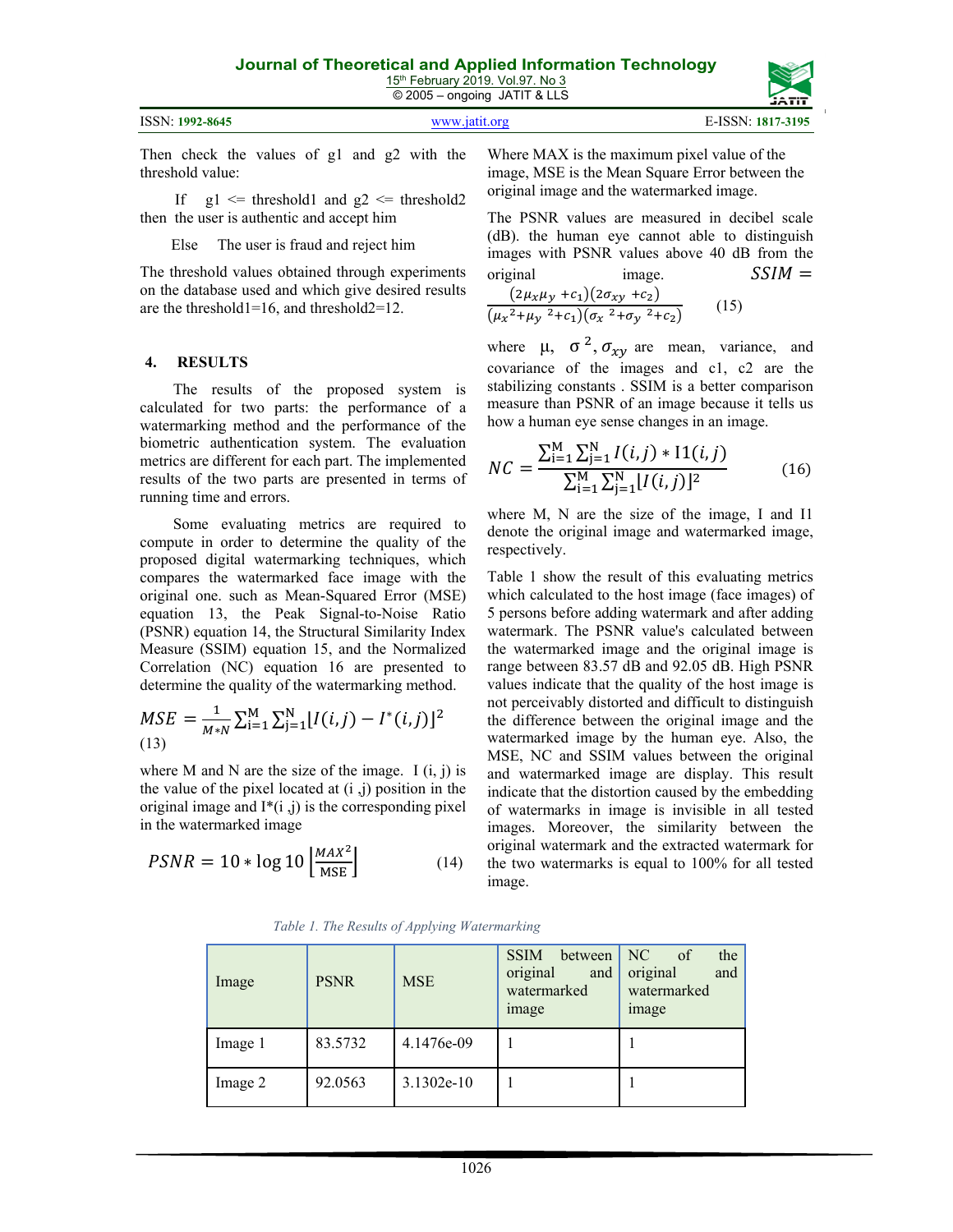15<sup>th</sup> February 2019. Vol.97. No 3 © 2005 – ongoing JATIT & LLS

| ISSN: 1992-8645 |         |         | www.jatit.org |  |  | E-ISSN: 1817-3195 |  |
|-----------------|---------|---------|---------------|--|--|-------------------|--|
|                 | Image 3 | 89.5327 | 1.0961e-09    |  |  |                   |  |
|                 | Image 4 | 83.7252 | $4.2411e-09$  |  |  |                   |  |
|                 | Image 5 | 85.1106 | 2.0747e-09    |  |  |                   |  |

The different of the two types of error (mean square error (MSE) and Peak Signal to Noise Ratio (PSNR)) have been computed between the three color channel. Figure 10 shows the different of the PSNR for the red green blue channels where the blue channel have the higher PSNR value than the other two channel. Figure 11 show the different of the MSE values between this three channel where the blue channel have the best MSE value.



*Figure 10. The PSNG Values of the Three Color Channel.*



*Figure 11. The MSE Values of the Three Color Channel.*

The times of watermarking and De-watermarking implementation stage are display in table 2 which calculated for 5 persons. As we show the time of the embedding the two watermark is calculated along with the time it takes to encrypt this watermarks. likewise, the time taken to extract the two watermarks is calculated with the time needed to decrypt the watermarks. The result show that the our scheme consider fast.

|  | Table 2. Watermarking and De-Watermarking Times. |
|--|--------------------------------------------------|
|--|--------------------------------------------------|

| Image              | Watermarking<br>& Encryption time | De watermarking<br>& Decryption time |
|--------------------|-----------------------------------|--------------------------------------|
| Image1             | $2.66e + 00$ sec                  | $02 \text{ sec}$                     |
| Image2             | $2.84e+00$ sec                    | $2.25e+00$ sec                       |
| Image3             | $2.83e+00$ sec                    | $2.08e + 00$ sec                     |
| Image4             | $2.69e + 00$ sec                  | $2.20e+00$ sec                       |
| Image <sub>5</sub> | $2.78e+00$ sec                    | $2.11e+00$ sec                       |

The verification accuracy performance of the watermarked images obtained by watermarking algorithm was evaluated. The original and the watermarked images were compared and similarity scores obtained. Now the genuine and imposter test is performed. The performance evaluation of the biometric authentication system is done by using (FRR) and (FAR).

$$
FRR = \frac{\text{False Non-matches.}}{\text{genuine-Attempts}} \tag{17}
$$

$$
FAR = \frac{\text{False-matches.}}{\text{Importer-Attempts}} \tag{18}
$$

The authentication result of matching the entered fingerprint with the same embedding fingerprint after extract and decrypt it the result show matching 100% for all samples in the dataset.

The matching results which are obtained based on 19800 matching processes between images from different classes (FAR) and 200 matching between images in the same class (FRR). The FAR result is 0.02 and the FRR result is 0.3.

The time factor is important in similar applications, so we will calculate the Central Processing Unit CPU time taken by a single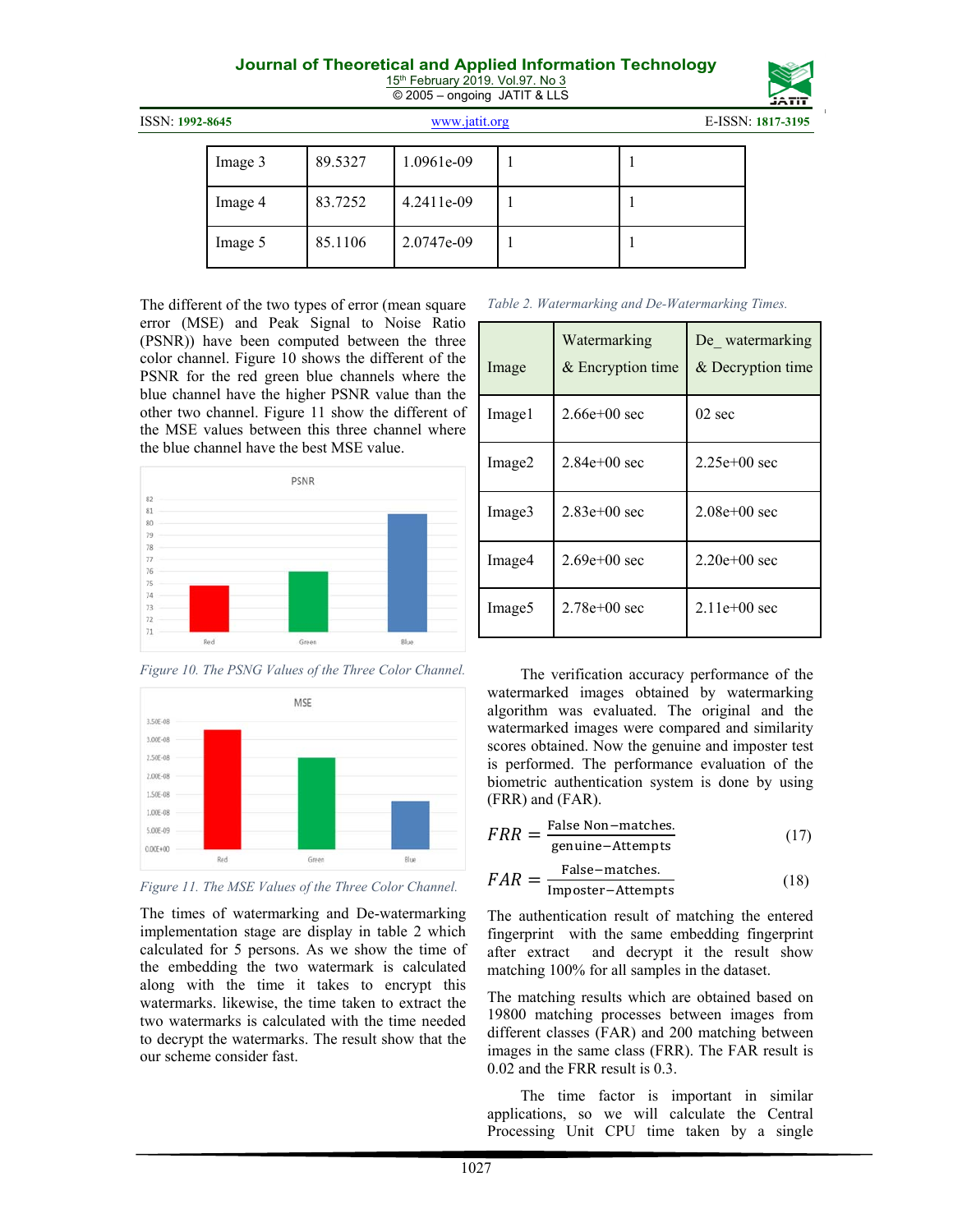15<sup>th</sup> February 2019. Vol.97. No 3 © 2005 – ongoing JATIT & LLS





registration processes as average registration time and the time taken by the CPU for single authentication process as average authentication time. The registration time includes the encryption and watermark time, where the authentication process includes the de-watermark and matching process. The table 3 below show the full time required for implementation the two process for different fingerprint. The result indicated that the authentication time range between 1.2 to 1.4 which is consider fast and convenient to use in verifying the user.

*Table 3. Time Required for Registration and Authentication Process.* 

| Image              | Registration<br>time | Authentication<br>time |
|--------------------|----------------------|------------------------|
| Image1             | $3.23e+00$ sec       | $1.42e+00$ sec         |
| Image <sub>2</sub> | $2.98e + 00$ sec     | $1.42e+00$ sec         |
| Image3             | $03 \text{ sec}$     | $1.39e+00$ sec         |
| Image4             | $2.91e+00$ sec       | $1.27e+00$ sec         |
| Image <sub>5</sub> | $2.98e + 00$ sec     | $1.44e+00$ sec         |

## **5. CONCLUSIONS**

In this paper, a user authentication scheme has been proposed and implemented based on the smart card. The presented authentication scheme proved that it is feasible to confirm the data accessed only by the authorized user. The combination of the two authentication methods "biometric authentication" and "watermarking technique," gave us more robust authentication scheme. Furthermore, the using of two biometric for each person: the fingerprint and face image give high accuracy to the scheme which make it achieve the authentication, recognition and give security to a person biometric data. The using of encryption before watermarking process gives the scheme a dual layer of security which ensure that the watermark is safe, even if the watermark is detected it will be incomprehensible, so that makes this scheme more secure. The results demonstrated the validity and efficiency of the scheme compared to previous schemes.

#### **REFERENCES**

- [1] A. K. Jain, R. Bolle, and S. Pankanti, *Biometrics: personal identification in networked society*, vol. 479. Springer Science & Business Media, 2006.
- [2] D. Maltoni, D. Maio, A. K. Jain, and S. Prabhakar, *Handbook of fingerprint recognition*. Springer Science & Business Media, 2009.
- [3] D. D. Zhang, *Automated biometrics: Technologies and systems*, vol. 7. Springer Science & Business Media, 2013.
- [4] K. W. Bowyer, K. P. Hollingsworth, and P. J. Flynn, "A survey of iris biometrics research: 2008–2010," in *Handbook of iris recognition*, Springer, 2013, pp. 15–54.
- [5] J. Ashbourn, *Biometrics in the new world: The cloud, mobile technology and pervasive identity*. Springer Science & Business Media, 2014.
- [6] A. Jain, L. Hong, and S. Pankanti, "Biometric identification," *Commun. ACM*, vol. 43, no. 2, pp. 90–98, 2000.
- [7] G. Költzsch, "Biometrics‐market segments and applications," *J. Bus. Econ. Manag.*, vol. 8, no. 2, pp. 119–122, 2007.
- [8] A. K. Jain, S. Prabhakar, L. Hong, and S. Pankanti, "Filterbank-based fingerprint matching," *IEEE Trans. Image Process.*, vol. 9, no. 5, pp. 846–859, 2000.
- [9] A. K. Jain, U. Uludag, and R.-L. Hsu, "Hiding a face in a fingerprint image," in *Pattern Recognition, 2002. Proceedings. 16th International Conference on*, 2002, vol. 3, pp. 756–759.
- [10] V. S. Inamdar and P. P. Rege, "Dual watermarking technique with multiple biometric watermarks," *Sadhana*, vol. 39, no. 1, pp. 3–26, 2014.
- [11] X. Peng, J. Lu, L. Li, C.-C. Chang, and Q. Zhou, "A New Card Authentication Scheme Based on Image Watermarking and Encryption," in *International Workshop on Digital Watermarking*, 2016, pp. 358–369.
- [12] J. G. Ko and K. Y. Moon, "Biometrics Security Scheme for Privacy Protection," in *Advanced Software Engineering and Its Applications, 2008. ASEA 2008*, 2008, pp. 230–232.